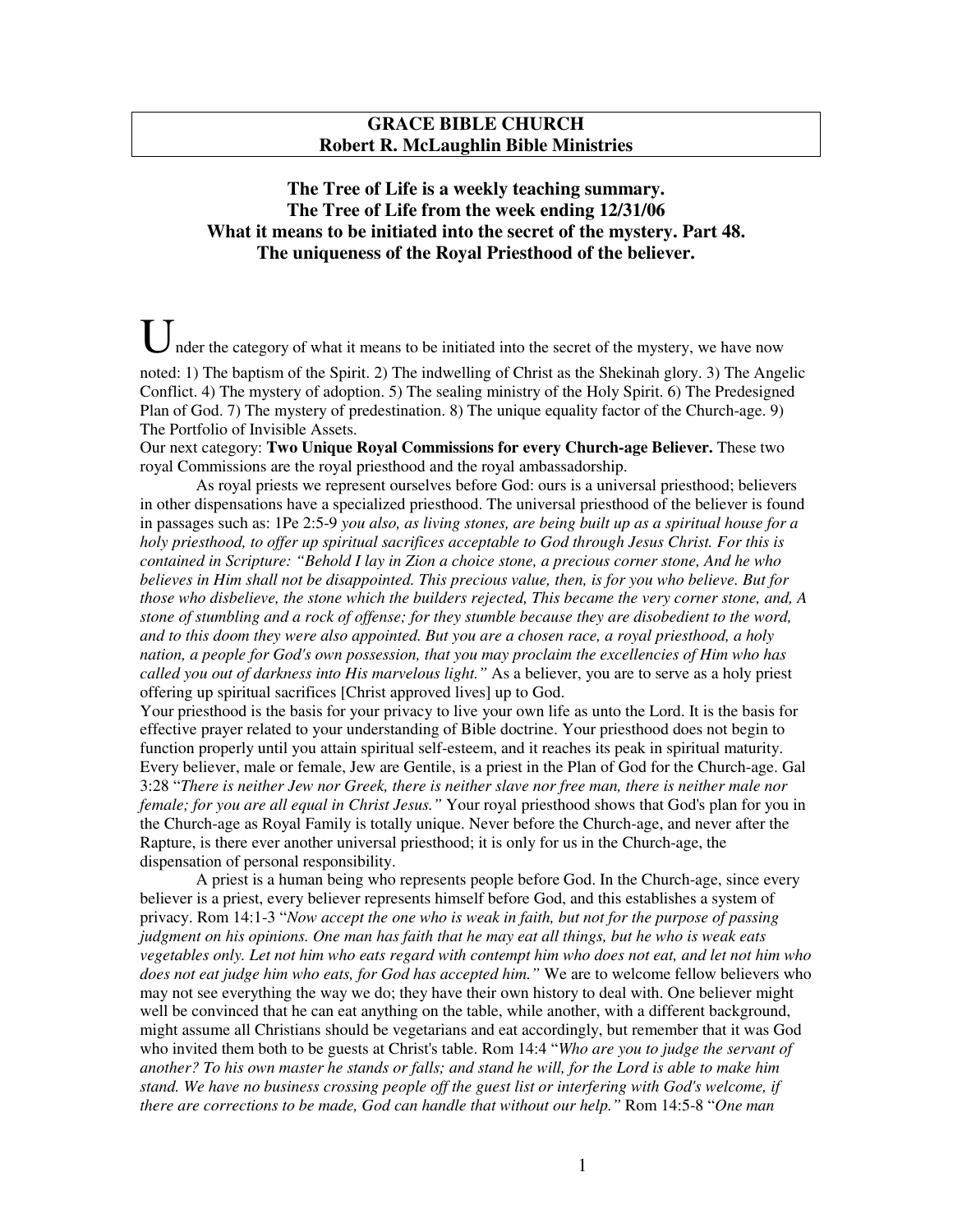*regards one day above another, another regards every day alike. Let each man be fully convinced in* his own mind. He who observes the day, observes it for the Lord, and he who eats, does so for the Lord, for he gives thanks to God; and he who eats not, for the Lord he does not eat, and gives thanks to God. For not one of us lives for himself, and not one dies for himself; for if we live, we live for the Lord, or if we die, we die for the Lord; therefore whether we live or die, we are the Lord's." It is God that we answer to, all the way from life to death and everything in between, not each other. Rom 14:10-12 "*But you, why do you judge your brother? Or you again, why do you regard your brother* with contempt? For we shall all stand before the judgment seat of God. For it is written, 'As I live, says the Lord, every knee shall bow to Me, And every tongue shall give praise to God.' So then each *one of us shall give account of himself to God.'"*

Rom 14:22 *The faith which you have, have as your own conviction before God. Happy is he who does not condemn himself in what he approves.* Cultivate your own relationship with God, but don't impose it on others. Under the royal priesthood, you are responsible for every thought you think, every motive you have, every good decision you make, and every resulting action you take. God is holding you responsible for your own decisions, because He made you a priest so that you could represent yourself before Him. A very vital part of representing yourself before God is to receive what you have been elected to receive. God takes pleasure when He is able to give to you that which He has elected you to receive, fantastic blessing. Acts 20:35 tells us that God derives more pleasure from giving to us then He does from receiving from us.

Although the Apostle Peter's teaching was misunderstood by the Catholic Church, he was really teaching about the royal priesthood of each Church-age believer; he was not teaching about a group of men who would call themselves priests or father. Mat 23:9 says "*And do not call {anyone} on earth your father; for One is your Father, He who is in heaven."* Peter was the first to teach the doctrine of the royal priesthood of the believer around 65 AD (1Pe 2:5 and 9). John taught the doctrine as well, Rev 1:4-6 "*John to the seven churches that are in Asia: Grace to you and peace, from Him* who is and who was and who is to come; and from the seven Spirits who are before His throne; and from Jesus Christ, the faithful witness, the first-born of the dead, and the ruler of the kings of the earth. To Him who loves us, and released us from our sins by His blood, and He has made us to be a *kingdom, priests to His God and Father; to Him be the glory and the dominion forever and ever. Amen."* Rev 5:10 says, *"And Thou hast made them to be a kingdom and priests to our God; and they will reign upon the earth."* As a royal priest, every believer has a direct line to God: he represents himself before God, he evaluates himself, and he can offer prayer for himself. Hence, the privacy of your priesthood is related to the importance of the perception, metabolization, and application of Bible doctrine. You have privacy so that you can learn Bible doctrine yourself; this is why the local church should be an environment where believers can gather together and yet still have their privacy respected. You were formed for God's family; and your personal sense of destiny, under the principle of election, is to identify with His family. Joh 15:5 *"I am the vine, you are the branches; he who* abides in Me, and I in him, he bears much fruit; for apart from Me you can do nothing." The entire Bible is based upon the principle of God building a family who will love Him, honor Him, and reign with Him forever. Eph 1:5 *"His unchanging plan has always been to adopt us into his own family by bringing us to himself through Jesus Christ. And this gave him great pleasure,"*

God is love, and He treasures relationships. His very nature is relational. This is why He identifies Himself in family terms: Father, Son, and Spirit. The Trinity is God's relationship to Himself, and the perfect pattern for relational harmony. God has always existed in a loving relationship to Himself, so He has never been lonely. He didn't need a family, He desired one, so He devised a plan to create us, bring us into His family, and share with us all He has. This gives God pleasure, and makes your spiritual family more important than your physical family because it will last forever. Our families on earth are wonderful gifts from God, but they are temporary and fragile, often broken by divorce, distance, age, and inevitably death. On the other hand, our spiritual family will continue throughout eternity. The moment you were spiritually born into God's family, you were given some astounding birthday gifts: The family name, family privileges, family intimate access, and the family inheritance. The Bible teaches that you are a child of God, and everything He has belongs to you. Gal 4:7 "Therefore you are no longer a slave, but a son; and if a son, then an heir through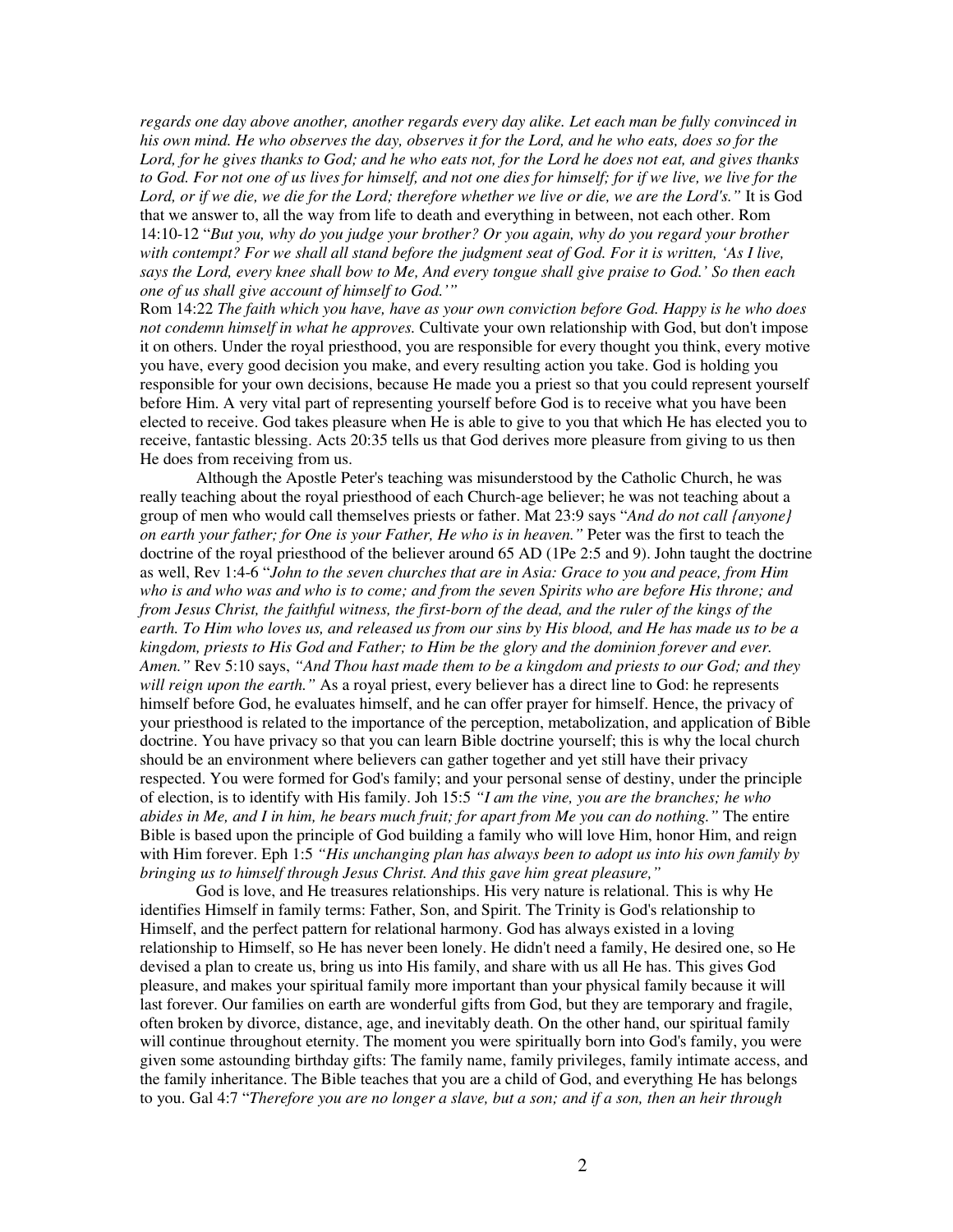*God."* Here on earth we are given the riches of His grace, kindness, patience, glory, wisdom, power, and mercy, but in eternity we will inherit even more. Eph 1:18 *"I pray that the eyes of your heart may* be enlightened, so that you may know what is the hope of His calling, what are the riches of the glory *of His inheritance in the saints,"* That inheritance includes: Being with God forever, being completely changed to be like Christ, being freed from spiritual death, sharing in Christ's glory. What an inheritance!

Gal 4:1-2 "Now I say, as long as the heir is a child, he does not differ at all from a slave although he is owner of everything, but he is under guardians and managers until the date set by the *father*. In the ancient world, as long as the heir was a minor he had no advantage over the slave, though legally he owns the entire inheritance. He was subject to tutors and administrators until whatever date the father had set for emancipation or freedom. Gal 4:3-7 "*So also we, while we were* children, were held in bondage under the elemental things of the world. But when the fulness of the time came, God sent forth His Son, born of a woman, born under the Law, in order that He might *redeem those who were under the Law, that we might receive the adoption as sons. And because you* are sons, God has sent forth the Spirit of His Son into our hearts, crying, 'Abba Father' Therefore you *are no longer a slave, but a son; and if a son, then an heir through God."* That privilege of intimate conversation with God (calling Him Father) makes it plain that you are not a slave, but a child of God, and if you are a child, then you're also an heir, with complete access to the inheritance. Part of that inheritance is found in Heb 4:14-16 *Since then we have a great high priest who has passed through* the heavens, Jesus the Son of God, let us hold fast our confession. For we do not have a high priest *who cannot sympathize with our weaknesses, but One who has been tempted in all things as we are,* yet without sin. Let us therefore draw near with confidence to the throne of grace, that we may receive *mercy and may find grace to help in time of need.* We don't have a priest who is out of touch with our reality; He's been through weakness and testing, experienced it all, except the sin. So, take the mercy, accept the help; as children of God we get to share in the family fortune. You have the opportunity, through understanding that you are a royal priest, to enter into a deep union with God. Some say that this deep union with God cannot happen in this life; however, your spirit can be deeply touched and be united with God's spirit while you live in your human body, called the body of humiliation (Phi 3:20- 21). This is experienced but not actually seen in the physical realm. When you fully enter into the presence of God through understanding your royal priesthood, you shall fully see all that you now have by faith. Your spiritual life is a journey toward Christ, and this begins by understanding you are a royal priest.

Under the privacy of your priesthood, you must be able to define your life in terms of the PPOG, which means you must learn the technical language and vocabulary. Once you do, you can analyze and evaluate your own life, and your own problems, and apply doctrine and make corrections all under the privacy of your own priesthood. God wants you to become spiritually self-sustained; therefore, the privacy of the priesthood demands that we learn doctrine so that we can define our situation at any given time. Any self-improvement program or agenda based on the advice and counsel of others is really a setback. The Royal priesthood is designed by God to function under the concept of thought. No believer can think, apply doctrine, or solve problems through the mind or the personality of another Christian; this is why each one of us is a priest. Initially, there is a place for giving advice to new believers, a time for asking questions, but as you grow you should begin to handle your own life and solve your own problems. You should know when you're wrong and when you're right, and you should be able to utilize all the doctrine you have learned so you can advance to maturity, because only in spiritual maturity will you truly glorify God.

Under the privacy of your priesthood, you have the right to assemble with other believers in a group, where your privacy is respected, to learn doctrine from your right pastor-teacher. The privacy of your priesthood permits the function of both your positive volition toward doctrine plus the right to metabolize and apply that doctrine to your own experience. The danger is the tendency to get arrogant, and want to apply it to everyone else's experience. The only human dependence of the royal priesthood is the divine provision of your very own pastor-teacher, and consistent positive volition under his teaching ministry. This is why your pastor should not bully you or intrude upon your privacy (unless, of course, you intrude on someone else's privacy); he should communicate and teach doctrine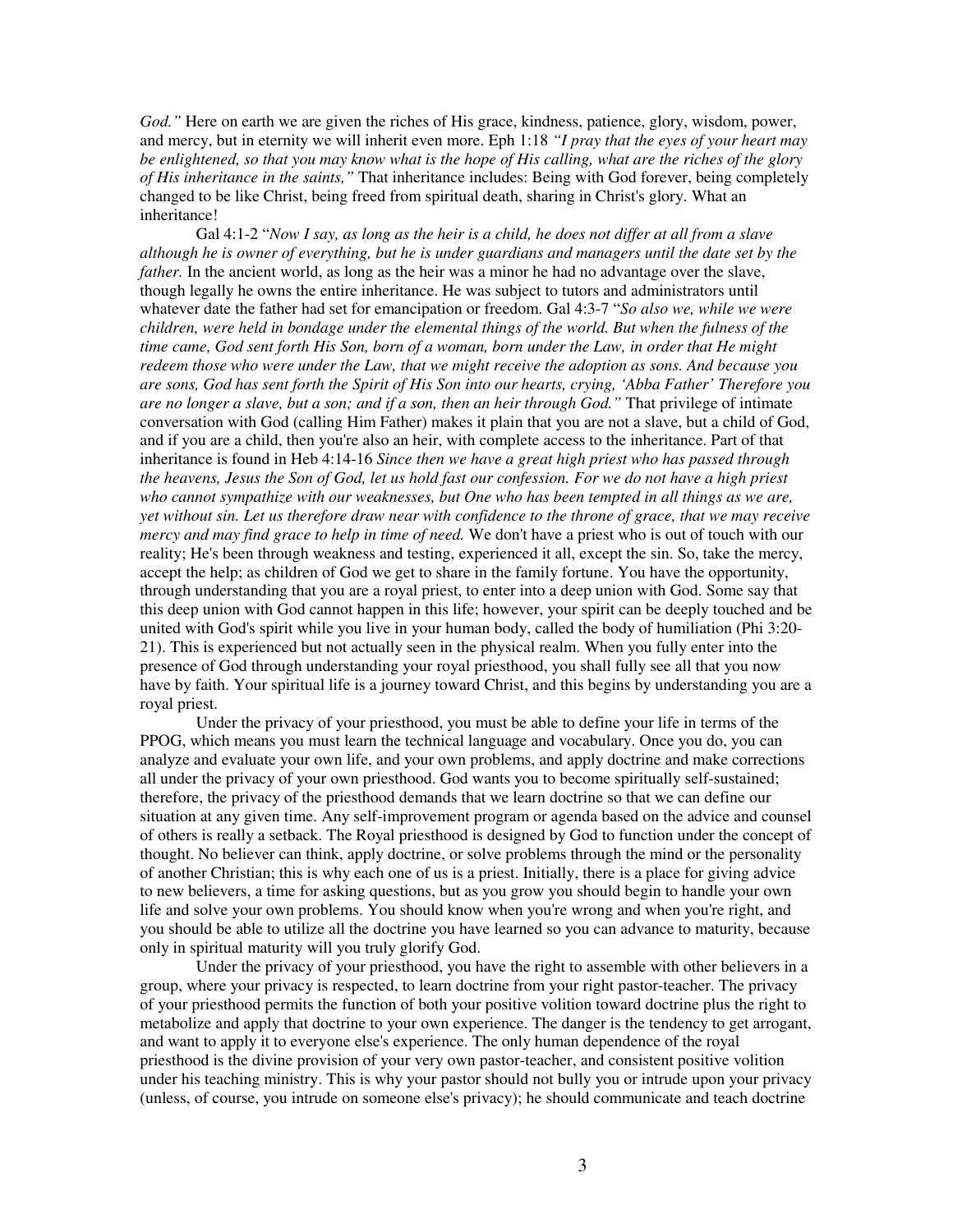faithfully. Faithful Bible teaching demands your faith perception, metabolization, and application of that teaching to your own life as a royal priest. You cannot advance to maturity on your own; you must be trained by a man who has the gift of pastor-teacher.

Major functions of the royal priesthood include: 1) Rebound as the basic technique for the recovery of fellowship. 2) A consistent prayer life. 3) Perception, metabolization, and application of doctrine to your own experience. 4) Worship, which includes giving as a part of your priesthood. 5) The sacrifices of life, such as praise, which is your doctrinal momentum resulting in spiritual adulthood and the manner of operating of virtue-love. Heb 13:15-16 *Through Him then, let us* continually offer up a sacrifice of praise to God, that is, the fruit of lips that give thanks to His name. *And do not neglect doing good and sharing; for with such sacrifices God is pleased.* God takes pleasure in those acts of worship which are directed toward Him. 6) Divine viewpoint mental attitude from metabolized doctrine. It is what you think from metabolized doctrine that counts. 7) Selfmotivation from metabolized doctrine. If you depend on others for motivation, then you are borrowing their inspiration, and when you are under adversity, you will have no motivation to keep driving.

So your priesthood demands that you live your own life as unto the Lord and take the responsibility for your own decisions. This is your equal privilege under election. 1Co 4:5 *Therefore* do not go on passing judgment before the time, but wait until the Lord comes who will both bring to light the things hidden in the darkness and disclose the motives of men's hearts; and then each man's *praise will come to him from God.* When He comes, He will bring out in the open and place in evidence all kinds of things we never even dreamed of, the inner motives and purposes and prayers. Only then will any one of us get to hear the "Well done!" of God. These inner motives and purposes and prayers are all manifestations and results of your royal priesthood. This is why you can receive and enjoy Christ without seeing Him face to face. 1Pe 1:8 *"and though you have not seen Him, you* love Him, and though you do not see Him now, but believe in Him, you greatly rejoice with joy *inexpressible and full of glory,"* When you stand before Him you will have the clear vision of God in addition to the happiness of being His. 1Jo 3:1-2 *"See how great a love the Father has bestowed upon* us, that we should be called children of God; and such we are. For this reason the world does not know us, because it did not know Him. Beloved, now we are children of God, and it has not appeared as yet what we shall be. We know that, when He appears, we shall be like Him, because we shall see *Him just as He is."* What marvelous love the Father has extended to us! Just look at it, we're called children of God! That's who we really are, but that's also why the world doesn't recognize us or take us seriously, because it has no idea who He is or what He's up to. Our temporary blindness in time does not and should not stop our true enjoyment of God nor the communication of His Word to our spirit. This experience comes from the richness of a deep and lasting union with God, and will be testified to by all who have experienced it. This is where your royal priesthood will lead you. Paul said 2Co 4:7-8, "But we have this treasure in earthen vessels, that the surpassing greatness of the power may be of *God and not from ourselves; we are afflicted in every way, but not crushed; perplexed, but not despairing;"* If you only look at your problems, what you're going through, you might miss out on the brightness of the treasure. We carry this precious Message around in the unadorned clay pots of our ordinary lives, and that's to prevent anyone from confusing God's incomparable power with us. We've been surrounded and battered by troubles, but we're not demoralized, and at times, we're not sure what to do. 2Co 4:9-10 "*persecuted, but not forsaken; struck down, but not destroyed; always carrying* about in the body the dying of Jesus, that the life of Jesus also may be manifested in our body." We've been spiritually terrorized, but God hasn't left our side; we've been thrown down, but we haven't broken. 2Co 4:11-12, *"For we who live are constantly being delivered over to death for Jesus' sake,* that the life of Jesus also may be manifested in our mortal flesh. So death works in us, but life in you." Job 36:15 *"He delivers the afflicted in their affliction, And opens their ear in time of oppression."* All these things drive us to the throne of grace, that we may receive mercy and may find grace to help in time of need, and all of these things are designed to strengthen our royal priesthood.

There is no doubt that when you first receive Him you are united to Him, but there is much work that He must do in you to make you perfectly fitted for Himself. This fitting process takes a long time and must occur before God can fully communicate Himself to you; in fact, your goal is to allow God to possess you without holding anything back from Him. True union with God is permanent and